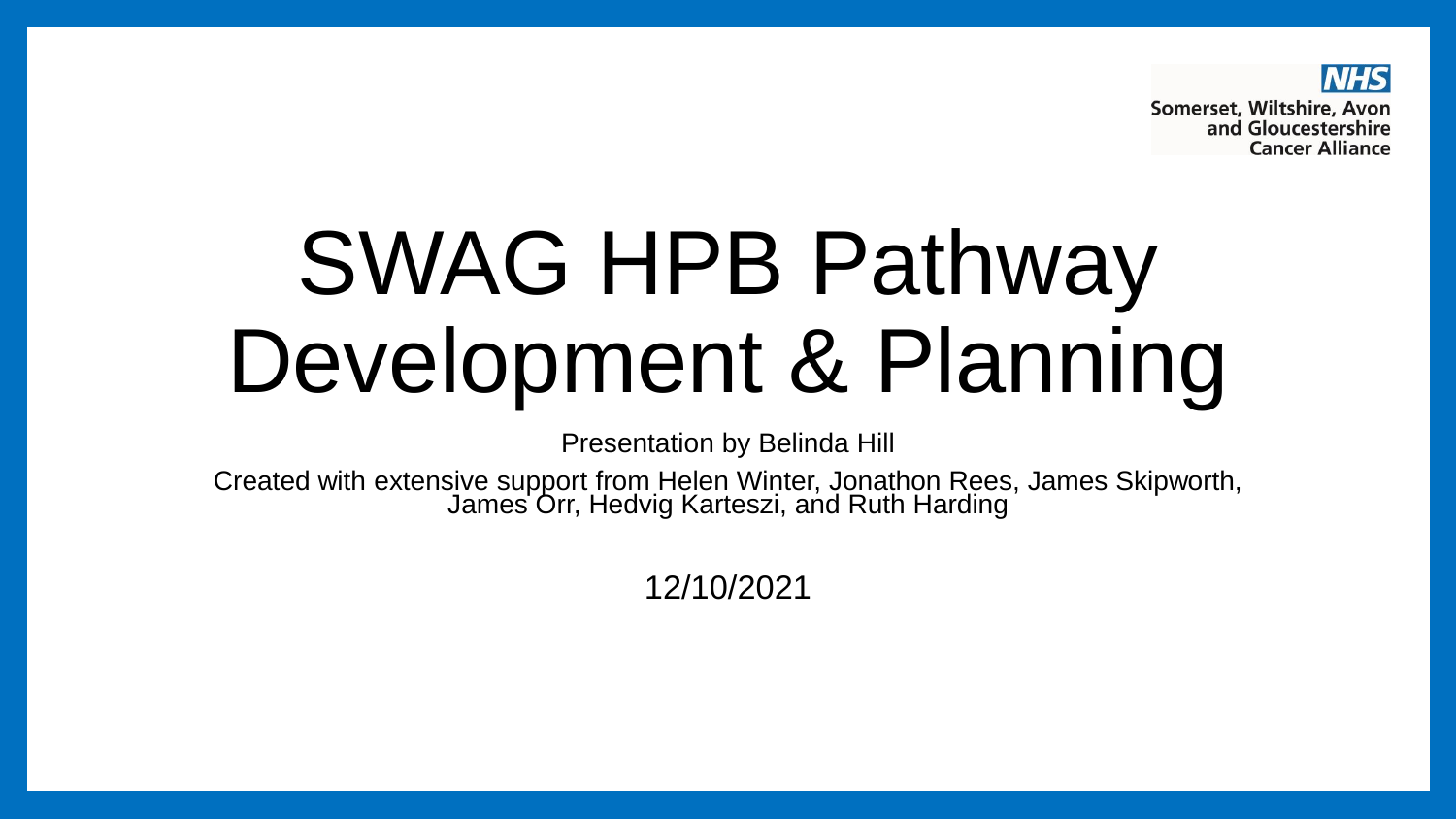## **National Rapid Diagnostic Centre Components**

3.1. We are proposing that RDCs will have the following key components:



1. Early identification of patients where cancer is possible. including outreach to target existing health inequalities

2. Timely referral based on standardised referral criteria and appropriate filter function tests



3. Broad assessment of symptoms resulting in effective triage, determining whether and which tests should be carried out and in what order, based on individual

patient need



4. Coordinated testing which happens in fewer visits and steps for the patient, with a significantly shorter time between referral and reaching a diagnosis



5. Timely diagnosis of patients' symptoms. cancer or otherwise, by a multidisciplinary team where relevant, and communicated appropriately to the patient



Somerset, Wiltshire, Avon

and Gloucestershire **Cancer Alliance** 

6. Appropriate onward referral to the right service for further support. investigation, treatment and/or care

7. Excellent patient coordination and support with patients having a single point of contact throughout their diagnostic journey, alongside access to the right information, support and advice

RDC Vision and 2019/20 Implementation Specification - Cancer **Alliances Workspace - FutureNHS Collaboration Platform**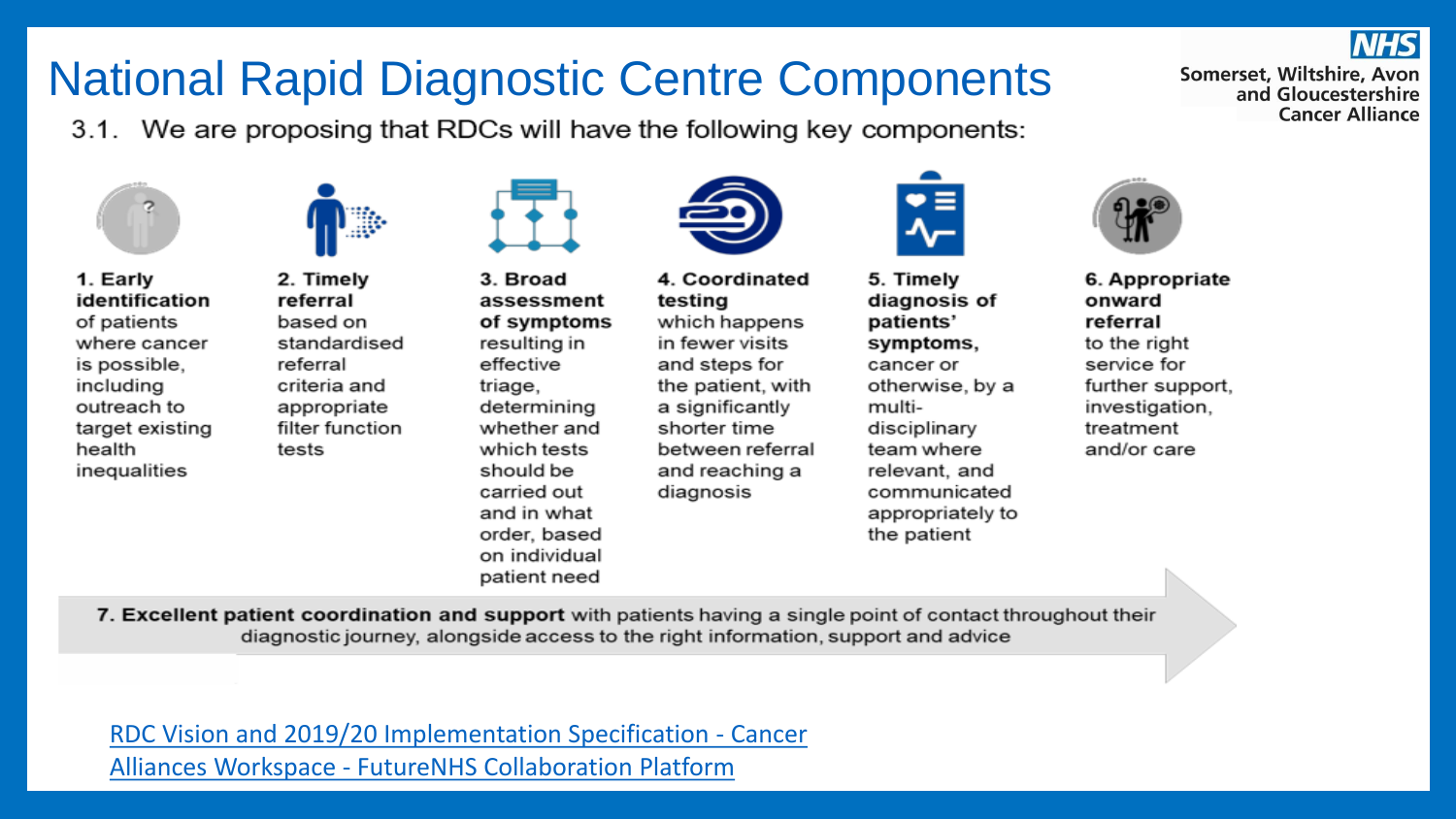**NHS** Somerset, Wiltshire, Avon and Gloucestershire **Cancer Alliance** 

## Our Plan for the HPB Pathway

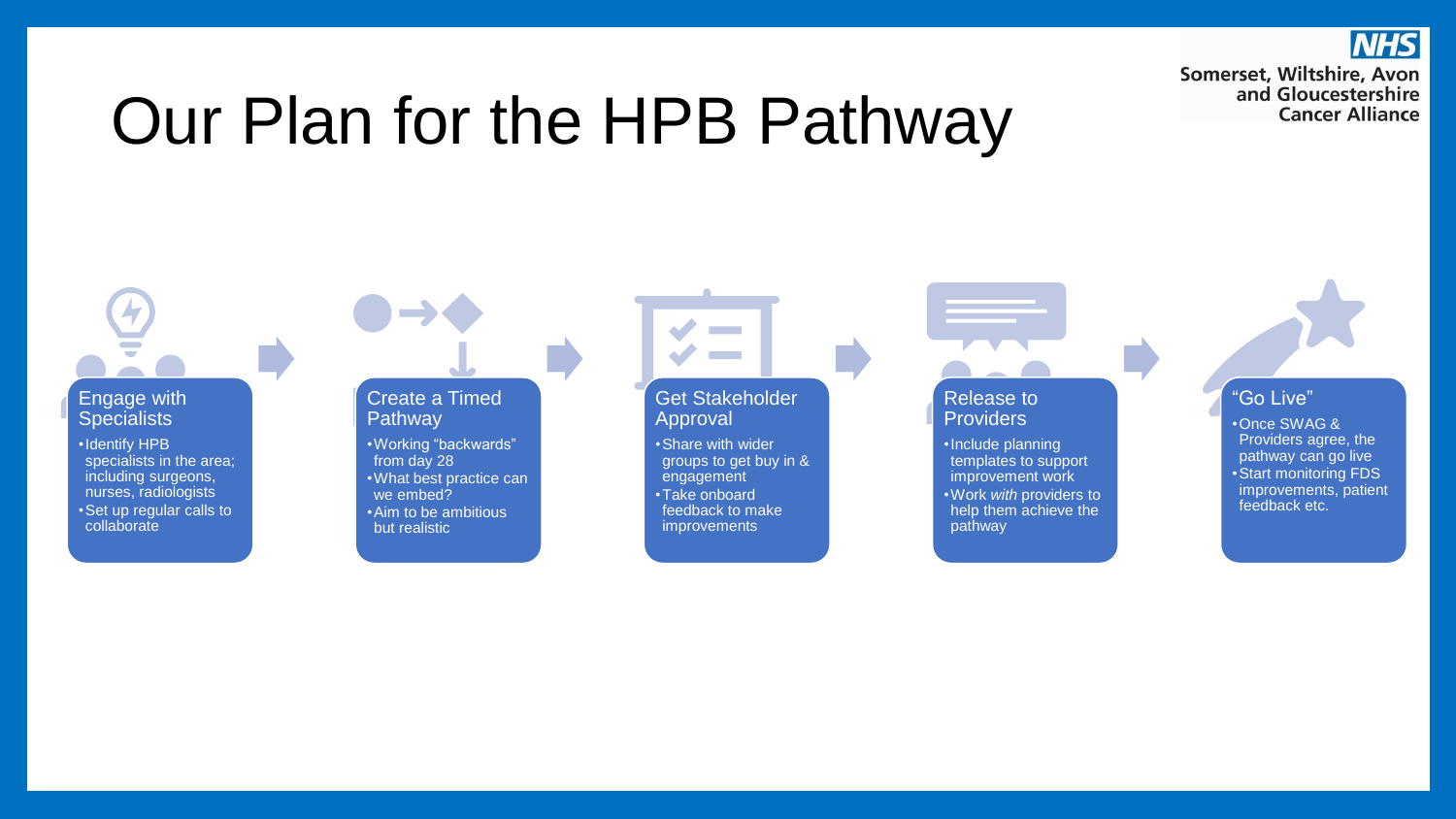| Day 0                                                                                                                                                                                                                                                                        | <b>Day 1-3</b>                                                                                                                                   | Day 3-7                                                                                                      | Day 7-14                                                                                                                                                                                             |                                                                                                                                                                                                                                       | Day 14-21                                                                                                                                                                                                                                                                  |                                                                                                                                                                                                                           | Day 21-28                                                                                                                                     |                                                                                                              |
|------------------------------------------------------------------------------------------------------------------------------------------------------------------------------------------------------------------------------------------------------------------------------|--------------------------------------------------------------------------------------------------------------------------------------------------|--------------------------------------------------------------------------------------------------------------|------------------------------------------------------------------------------------------------------------------------------------------------------------------------------------------------------|---------------------------------------------------------------------------------------------------------------------------------------------------------------------------------------------------------------------------------------|----------------------------------------------------------------------------------------------------------------------------------------------------------------------------------------------------------------------------------------------------------------------------|---------------------------------------------------------------------------------------------------------------------------------------------------------------------------------------------------------------------------|-----------------------------------------------------------------------------------------------------------------------------------------------|--------------------------------------------------------------------------------------------------------------|
| <b>Local Centre</b>                                                                                                                                                                                                                                                          |                                                                                                                                                  |                                                                                                              |                                                                                                                                                                                                      |                                                                                                                                                                                                                                       | <b>Tertiary Cancer Centre</b>                                                                                                                                                                                                                                              |                                                                                                                                                                                                                           |                                                                                                                                               |                                                                                                              |
| <b>Urgent</b><br>Referral<br>Including<br>minimum<br>data set inc.<br>ED (See<br><b>BNSSG</b><br>2WW form                                                                                                                                                                    | If Not Jaundiced:<br>Acceptable<br>pathway - Clinical<br>Triage by HPB<br>Navigator by day 3<br>Ideal pathway -<br><b>STT CT CAP by</b><br>day 3 | <b>CT CAP</b><br>Unless patient too<br>unfit/unwell - then<br>OPA by day 7<br><b>CT Reported by</b><br>day 7 | <b>Local Review/MDT</b><br>by day 14<br>Determine onward<br>pathway;<br>1. Pancreatic<br>2. Biliary Tract<br>3. Primary Liver<br>4. Cancer Unlikely<br>5. Other Malignancy                           | <b>Clinical review by</b><br>day 14<br>With Sp. Nurses and<br><b>Dieticians</b><br>Initial bloods<br>including clotting<br>and tumour markers                                                                                         | 1 Suspected<br><b>Pancreatic Cancer</b><br><b>Specialist MDT</b><br>Decision if<br>1. Resectable<br>2. Borderline<br>resectable<br>3. Non resectable                                                                                                                       | <b>Resectable</b><br>Seen in OPD to Assess Additional<br>investigations<br><b>Borderline</b><br>See in OPD to inform by specialist<br>MDT team and Oncology OPD for<br>assessment for neoadjuvant<br>Chemotherapy / trial | <b>Additional</b><br><b>Investigations</b><br>e.g. EUS<br>Laparoscopy PET CT                                                                  | <b>OPA</b><br>Review<br>Investigations<br>Joint decision<br>making regarding<br>optimal treatment<br>options |
| for template)                                                                                                                                                                                                                                                                | If Jaundiced:<br>STT Pathway:<br>Next Day CT<br>CAP                                                                                              | Report<br><b>CT</b><br>by day 3<br>and fast<br>track to<br>Local<br>Review                                   | 4 Cancer Unlikely:                                                                                                                                                                                   | <b>RESECTABLE</b><br><b>PANCREATIC</b><br><b>CANCER</b><br><b>DIRECT LIAISON</b><br><b>WITH CANCER</b><br><b>CENTRE</b><br>FT to Whipples<br><b>Considered</b><br><b>SURGERY</b><br>scheduled by day<br>14 to take place by<br>day 21 | <b>PERT</b>                                                                                                                                                                                                                                                                | <b>Non Resectable</b><br>See in OPD to inform by own MDT team<br>and Oncology OPD for assessment for<br>palliative Chemotherapy / trial                                                                                   | <b>Early Palliative Care</b><br>Referral                                                                                                      | <b>Holistic Needs</b><br><b>Assessment</b>                                                                   |
| <b>Patient</b><br>information<br>Provided<br>from primary<br>care setting/<br>referrer                                                                                                                                                                                       |                                                                                                                                                  |                                                                                                              | <b>Referral and Review</b><br>by appropriate<br>secondary or<br>primary care team &<br>patient informed<br>5 Other<br><b>Malignancy:</b><br>Appropriate onward<br>referral to alternative<br>pathway |                                                                                                                                                                                                                                       | <b>Communication to</b><br><b>Patient</b>                                                                                                                                                                                                                                  |                                                                                                                                                                                                                           | Where appropriate                                                                                                                             | Communication<br>to Patient                                                                                  |
|                                                                                                                                                                                                                                                                              |                                                                                                                                                  |                                                                                                              |                                                                                                                                                                                                      |                                                                                                                                                                                                                                       | <b>2 Biliary Tract</b><br><b>Specialist MDT</b><br>e.g. gallbladder,<br>intrahepatic or hilar<br>cholangiocarcinoma<br>Decision if<br>1 Resectable<br>2 Non resectable                                                                                                     | Resectable<br>Seen in OPD to Assess Additional<br>investigations                                                                                                                                                          | <b>Additional</b><br><b>Investigations</b><br>e.g. Laparoscopy,<br>triple phase CT liver,<br>MRCP, PTC ERCP<br>Spyglass, Consider<br>Genomics |                                                                                                              |
|                                                                                                                                                                                                                                                                              |                                                                                                                                                  |                                                                                                              |                                                                                                                                                                                                      |                                                                                                                                                                                                                                       |                                                                                                                                                                                                                                                                            | <b>Non Resectable</b><br>Seen in OPD to inform by own MDT<br>team and Oncology OPD for<br>assessment for pall. Chemotherapy /<br>trial                                                                                    |                                                                                                                                               |                                                                                                              |
|                                                                                                                                                                                                                                                                              |                                                                                                                                                  |                                                                                                              | <b>Communication to</b><br><b>Patient</b>                                                                                                                                                            |                                                                                                                                                                                                                                       | <b>Communication to</b><br><b>Patient</b>                                                                                                                                                                                                                                  |                                                                                                                                                                                                                           | <b>Early Palliative</b><br><b>Care Referral</b><br>Where appropriate                                                                          |                                                                                                              |
| Draft Pathway Created by SWAG HPB Team:<br>Currently going through Stakeholder sign off prior to release<br>across the SWAG area<br>Accept that the pathway is ambitious; we wanted something to<br>aim for while accepting it won't be possible to implement<br>immediately |                                                                                                                                                  |                                                                                                              |                                                                                                                                                                                                      | <b>3 Suspected Primary</b><br>Liver<br><b>Specialist MDT</b><br>Decision if<br>1 Potentially<br>transplantable<br>2 Resectable<br>3 Non resectable<br><b>Communication to</b><br><b>Patient</b>                                       | <b>Potentially transplantable</b><br>Refer to HCC MDT at Transplant Centre<br>Seen in Hepatology OPD to assess<br>patient and arrange Additional<br>investigations<br>Resectable<br>Seen in Hepatology OPD to Assess<br>Additional investigations & refer to HPB<br>clinic | <b>Additional</b><br>Investigations<br>e,g, MRI liver, triple<br>phase CT liver,<br>ultrasound, liver<br>biopsy, upper GI<br>endoscopy,<br>Fibroscan                                                                      |                                                                                                                                               |                                                                                                              |
| In SWAG we have 7 Providers & 1 Tertiary Centre that hosts<br>$\equiv$<br>specialist MDTs - this does allow us to be fairly prescriptive<br>around the activities happening at this centre.                                                                                  |                                                                                                                                                  |                                                                                                              |                                                                                                                                                                                                      |                                                                                                                                                                                                                                       |                                                                                                                                                                                                                                                                            | Non-resectable<br>Suitable for locoregional therapy<br>RFA/TACE: seen in Hep OPD<br>SABR: seen in Clin Onc OPD<br>Suitable for systemic therapy<br>Inform by own MDT and oncology OPD                                     | <b>Early Palliative</b><br><b>Care Referral</b><br>Where appropriate                                                                          |                                                                                                              |

for assessment for systemic therapy